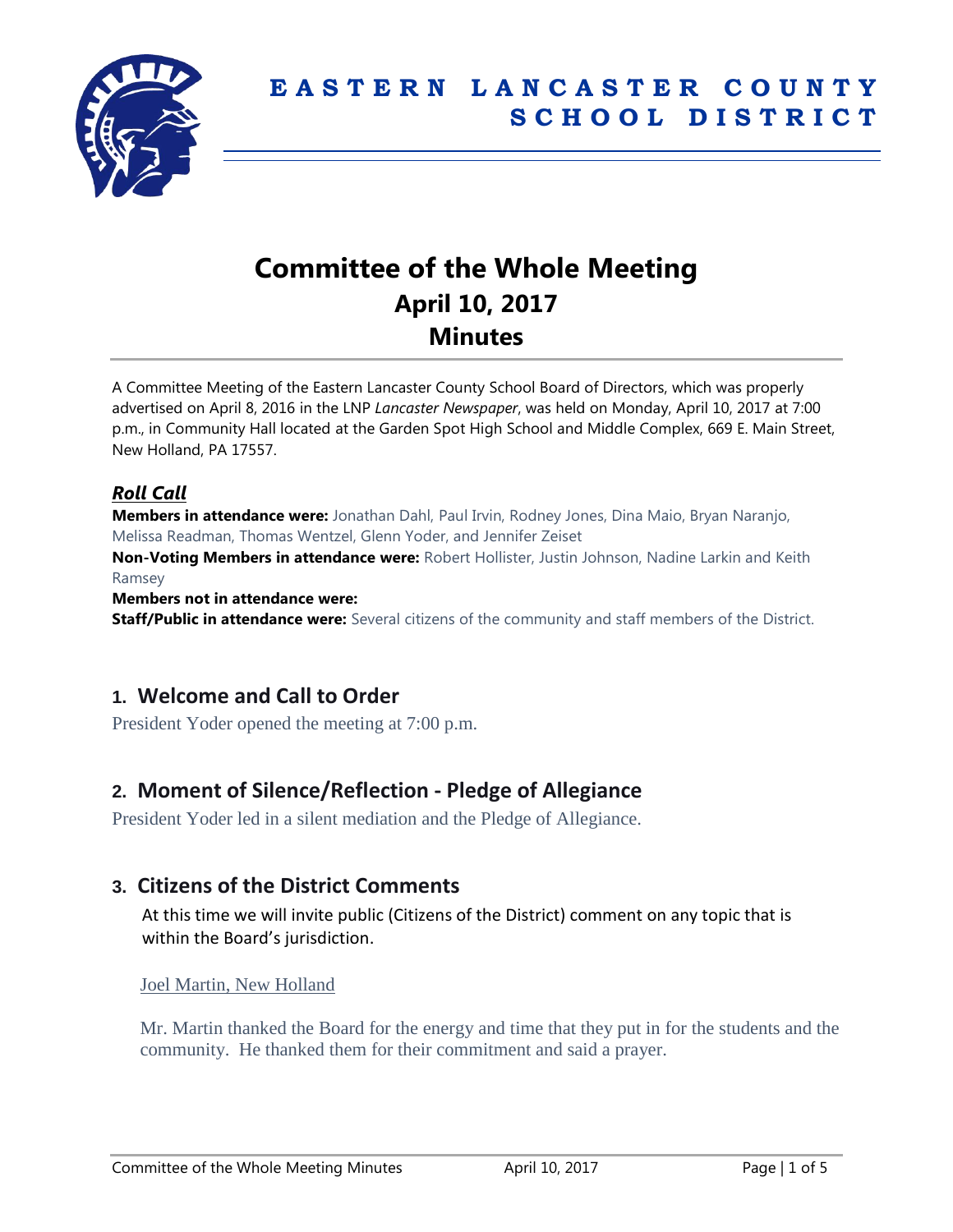# **4. Special Presentation - K-12 School Counselor Department "Chapter 339 K-12 Counseling Curriculm".**

Dr. Larkin introduced the Counseling Department for Eastern Lancaster County School District. Ellen Cantymagli, Co-Lead Counselor, Garden Spot High School Lynn Sommer, Co-Lead Counselor, Garden Spot Middle School James Chernigo, Blue Ball Elementary Jessica Reidenbach, New Holland Elementary Liz Horbal, Brecknock Elementary Jill Bielawski, Garden Spot Middle School Barb Kreider, Garden Spot High School Krista Schick, Garden Spot High School

Each Counseling Department presented the Board with initiatives as part of the K-12 counseling curriculum that each building is implementing to help guide each individual students find their path either into post-secondary education or careers.

Board members and Administration thanked the Counseling for all that they are doing with the Counseling program.

# **5. Approve Personnel Report**

Mr. Wentzel made a motion to approve the personnel report. It was seconded by Mr. Naranjo. **The motion was approved. (8-0)**

## **6. Property and Services**

## **a. Action Item - PlanCon Part K (Project Refinancing) Approval Letter and Attachments for 2017 Bond Issue**

Mr. Ramsey ask the Board to approve the PlanCon Part K Approval Letter and Attachments for the 2017 Bond Issue.

## **b. Action Item - Increase in Breakfast, Lunch and Milk Prices effective for 2017-18 school year**

The Healthy, Hunger-Free Kids Act, which is effective July 1, 2011, requires schools participating in the School Nutrition Programs to price their school lunches so the reimbursement received for free meals or reduced price meals are not offsetting the cost to produce the paid meal.

For 2017-18, District's that charged less than \$2.86 for paid lunches in 2016-17 are required to adjust their lunch prices.

We are recommending increasing prices for next year per the attached document.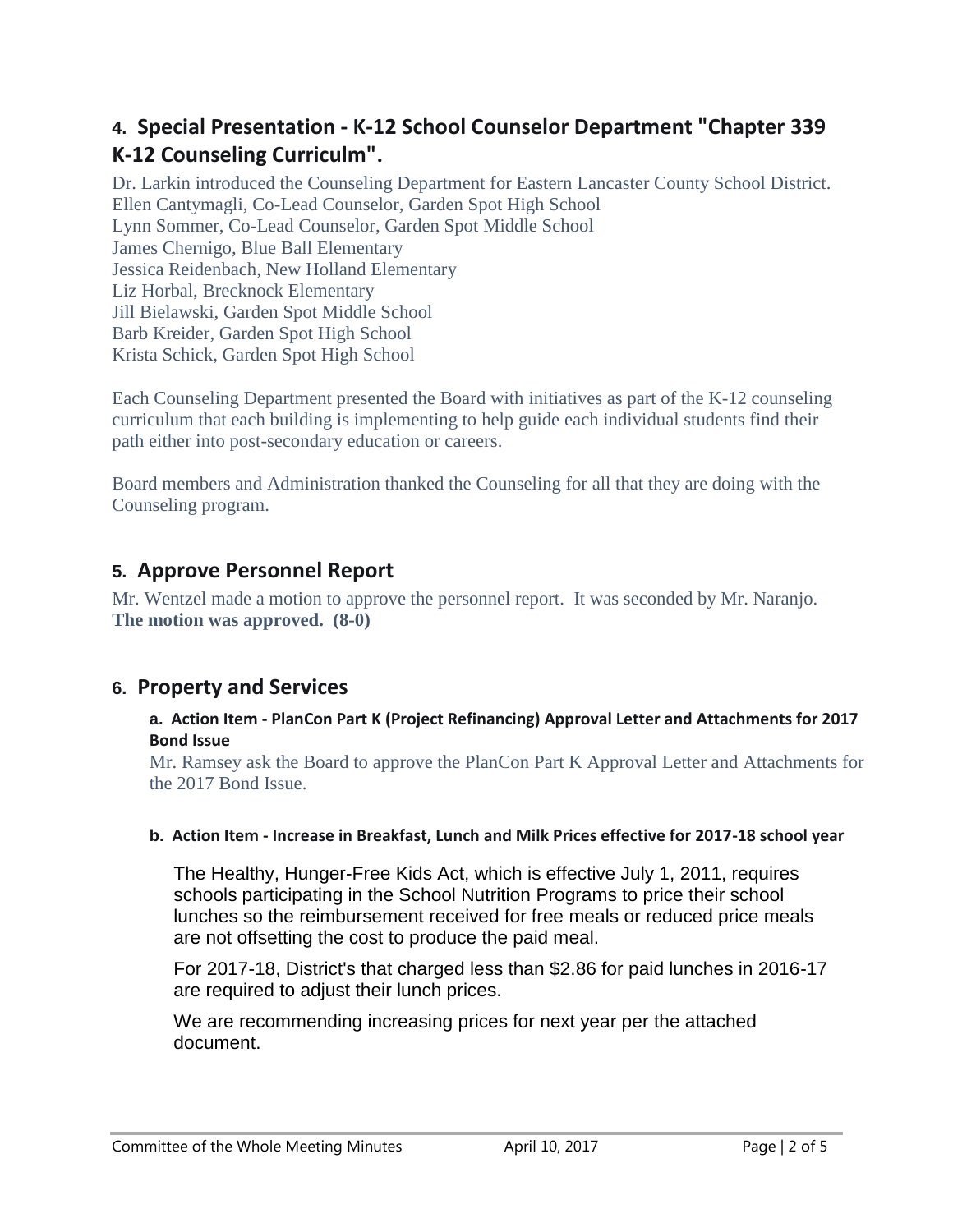Mr. Ramsey ask the Board to approve the increases in breakfast and lunch prices for the 2017-2018 school year at \$0.10 each for both breakfast and lunch.

## **c. Action Item - Approve the Chief of Finance and Operations Signing the Voluntary Accident Insurance Renewal Application for 2017-18**

The voluntary accident coverage is renewing with no change in rates.

School Time Coverage - \$36.00 per student

24 Hour Coverage - \$125.00 per student

Mr. Ramsey ask the Board to approve him singing the Voluntary Accident Insurance Renewal Application for the 2017-2018 School year. He noted that the school district no longer offers sport insurance.

## **d. Information Item - Real Estate Tax Collection thru Lancaster County Tax Collection Bureau (LCTCB)**

Mr. Ramsey informed the Board of a pilot that Eastern Lancaster County School District would be taking part in that entails the LCTCB to help with collecting taxes for Lancaster County school districts. He indicated that three other schools districts would also be taking part in the pilot, including Pequea Valley, Conestoga Valley, and School District of Lancaster. He indicated that Conestoga Valley implementing the program first and Eastern Lancaster County School District would follow. Mr. Ramsey informed the Board that would continue with updates in the future.

## **e. Information Item - 2017-18 Budget**

Mr. Ramsey presented the Board with a preview of the 2017-2018 Budget for Eastern Lancaster County School District. He reported a summary of the preliminary budget indicating the total increase of 3.22% in expenditures and 1.5% increase of revenues.

Board and Administration discussed options for balancing the budget for the 2017-2018 school year. The Board indicated that they would rather use reserves funds rather than raising taxes higher than the 2.5% index. Mr. Ramsey informed the Board that he would continue to update them on the preliminary budget.

Mr. Ramsey informed the Board that the Final Proposed Budget would be approved at the May 15<sup>th</sup> meeting and the Final Budget approved at the June 19<sup>th</sup> meeting. He also noted that the District were informed that the tax elimination proposal did not have the votes to move forward.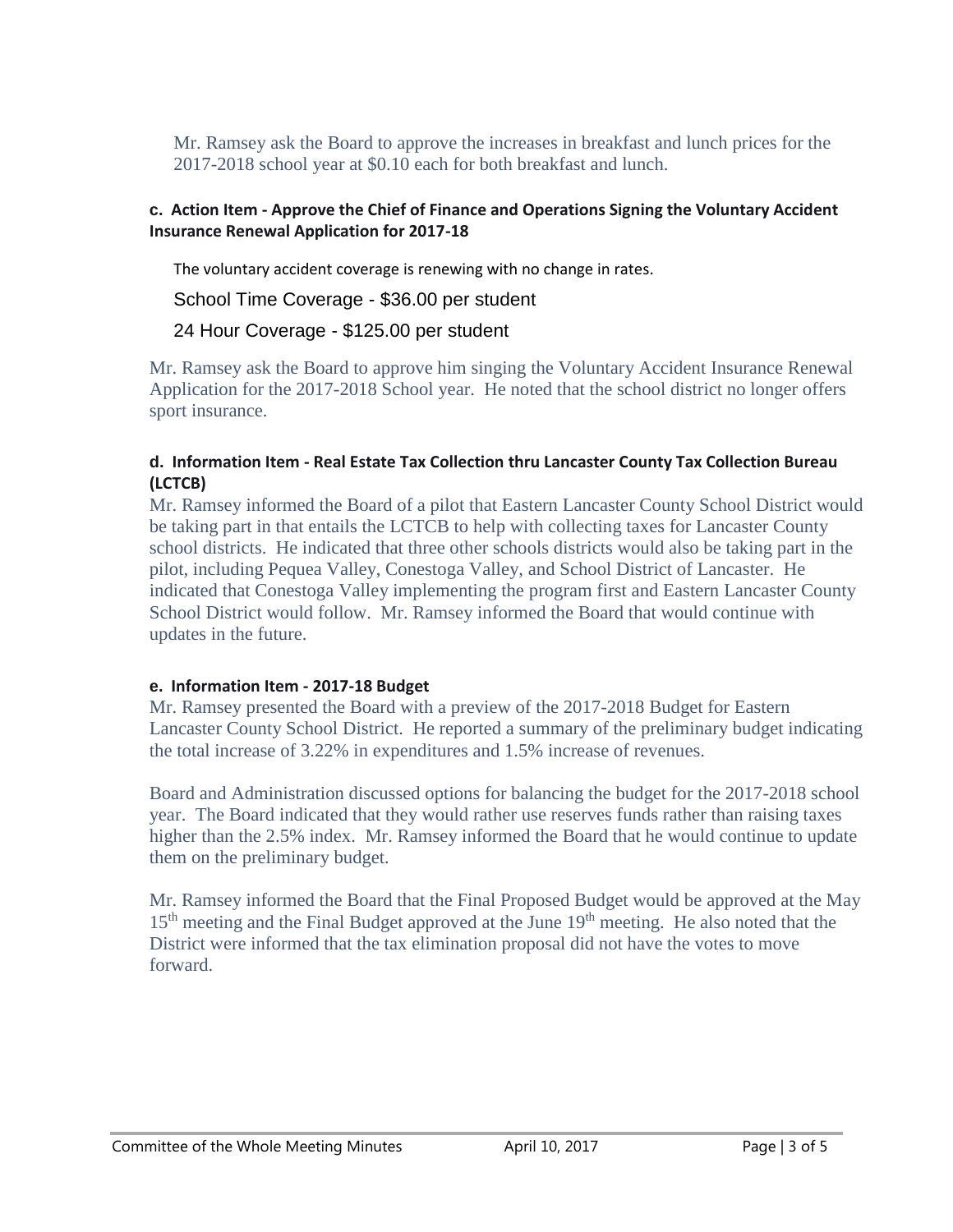## **7. Program**

## **a. Action Item - Approval of Chapter 339 School Counseling Plan**

Dr. Larkin requested the Board to review and approve the Chapter 339 Counseling Plan. She noted that any questions or concerns could be directed to her or either co-lead counselor.

#### **b. Action Item - Approval of Affidavits of Guardianship**

Dr. Larkin requested the Board to approve Affidavits of Guardianship for the month of March.

## **8. Management**

**a. Action Item - Establish June 9th at 6:30 p.m. for Graduation Ceremony for the Class of 2017.** Dr. Hollister requested the Board approve June  $9<sup>th</sup>$  as the date for the graduation date for the Class of 2017.

Mr. Irvin made a motion to Establish June 9th at 6:30 p.m. for Graduation Ceremony for the Class of 2017. It was seconded by Mr. Wentzel. **The motion was approved. (8-0)**

#### **b. Information Item - PSSA testing opt out totals.**

Dr. Hollister informed the Board that a total of 9 students were opted out of the PSSA testing at the Middle School and Blue Ball Elementary School.

#### **c. Information Item - Beatrice Gauthier was accepted to the Global Studies Governor's School this summer held at The University of Pitt, Pittsburgh.**

Dr. Hollister announced that Garden Spot High School student, Beatrice Gauthier was accepted into the Global Studies Governor's School for the upcoming summer.

#### **d. Information Item - c. New program in the works to introduce young ladies to the corporate world. The program is called GenHERation...**

## New program in the works to introduce young ladies to the corporate world. The program is called GenHERation. It will occur this summer in Philadelphia.

Dr. Hollister reported to the Board that several Garden Spot High School female students were being recruited to take part in a new program that introduces young ladies to the corporate world. He noted that students would be would be traveling to Philadelphia for one day and visit several corporate business hosted by The Wharton Business School. Dr. Hollister requested the Board to help pay for students to attend the program. Board member encouraged Dr. Hollister to approach the Spartan Foundation to invest in supplying the funds.

## **e. Information Item - Hinkletown Mennonite request to have their students participate in our Athletic program.**

Dr. Hollister informed the Board that Hinkletown Mennonite School requested the District allow their students to participate in the District's Athletic Program. Dr. Hollister reported that